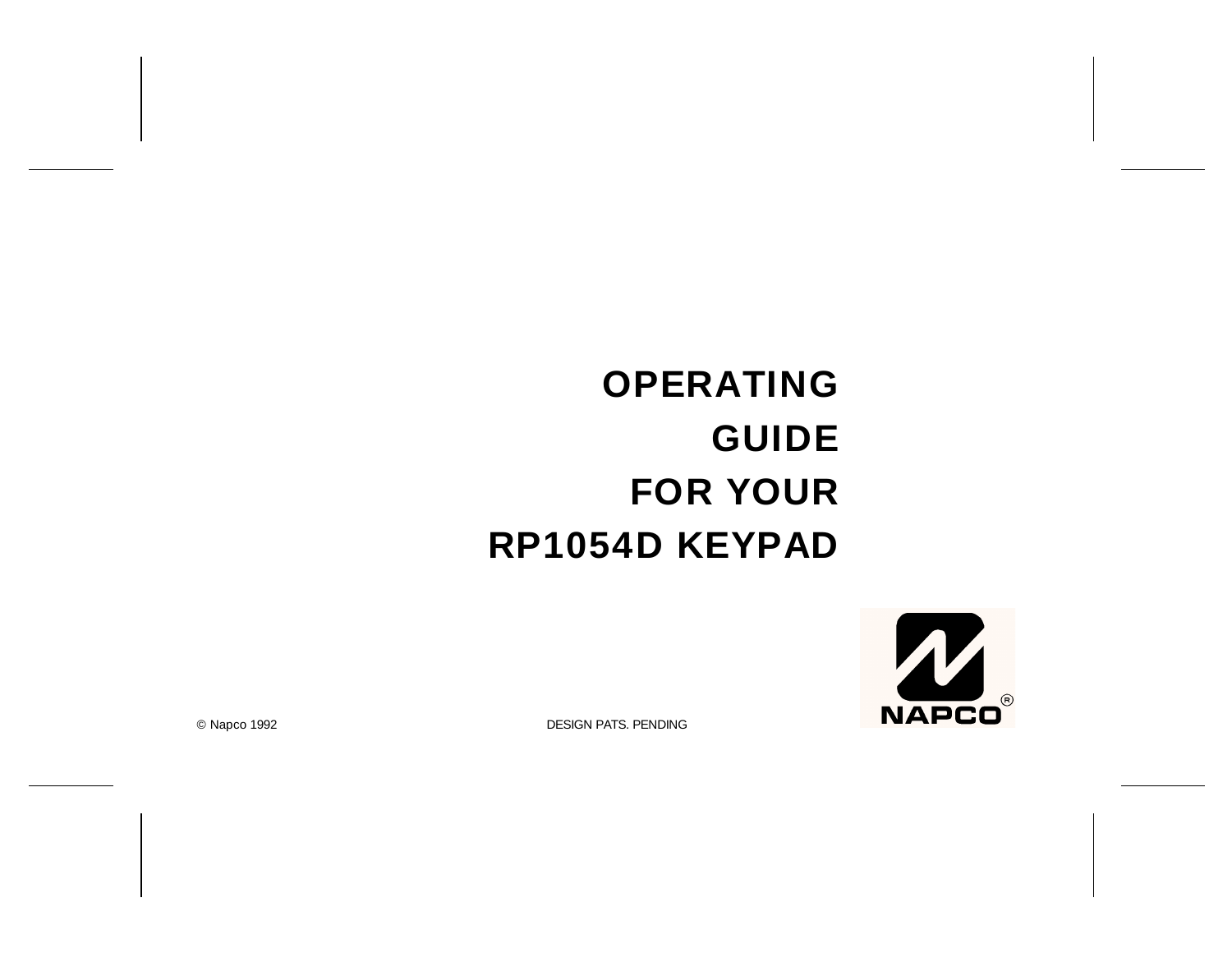## **INTRODUCTION**

#### **CONGRATULATIONS!**

...on your purchase of a NAPCO Magnum Alert security system. Your new installation is a sophisticated warning system with many available features. Your alarm specialist will explain your system and show you how it works. Contact him should questions concerning operation arise.

These instructions contain important information about the operation of your system

with the RP1054D Keypad. Read them carefully and keep them handy for future reference. Check the Glossary for an explanation of terms that may be unfamiliar to you.

You'll probably find items mentioned here that do not apply to your system. Napco control panels have such a wide variety of features that few, if any, security systems will ever need them all. Your alarm professional has chosen appropriate features for your situation.

Your system has been carefully designed and engineered to the highest industry stand ards. To assure optimum safety and security, familiarize yourself with this equipment. Peri odically check its condition and state of readi ness by testing it at least once a week in both the ac/battery and battery-only modes (ask your installer how to make these tests).

| <b>TABLE OF CONTENTS</b> |      |
|--------------------------|------|
| <b>Section</b>           | Page |
|                          |      |
|                          |      |
|                          |      |
|                          |      |
|                          |      |
|                          |      |
|                          |      |
|                          |      |
|                          |      |

| REMEMBER: TO SHUT OFF AN ALARM<br><b>WHILE ARMED, ENTER YOUR CODE!</b> |
|------------------------------------------------------------------------|
|                                                                        |
| BURGLARY SIGNAL*: ____________________                                 |
|                                                                        |
|                                                                        |
|                                                                        |
| CENTRAL STATION: _________________                                     |
| *FIRE HAS PRIORITY OVER BURGLARY                                       |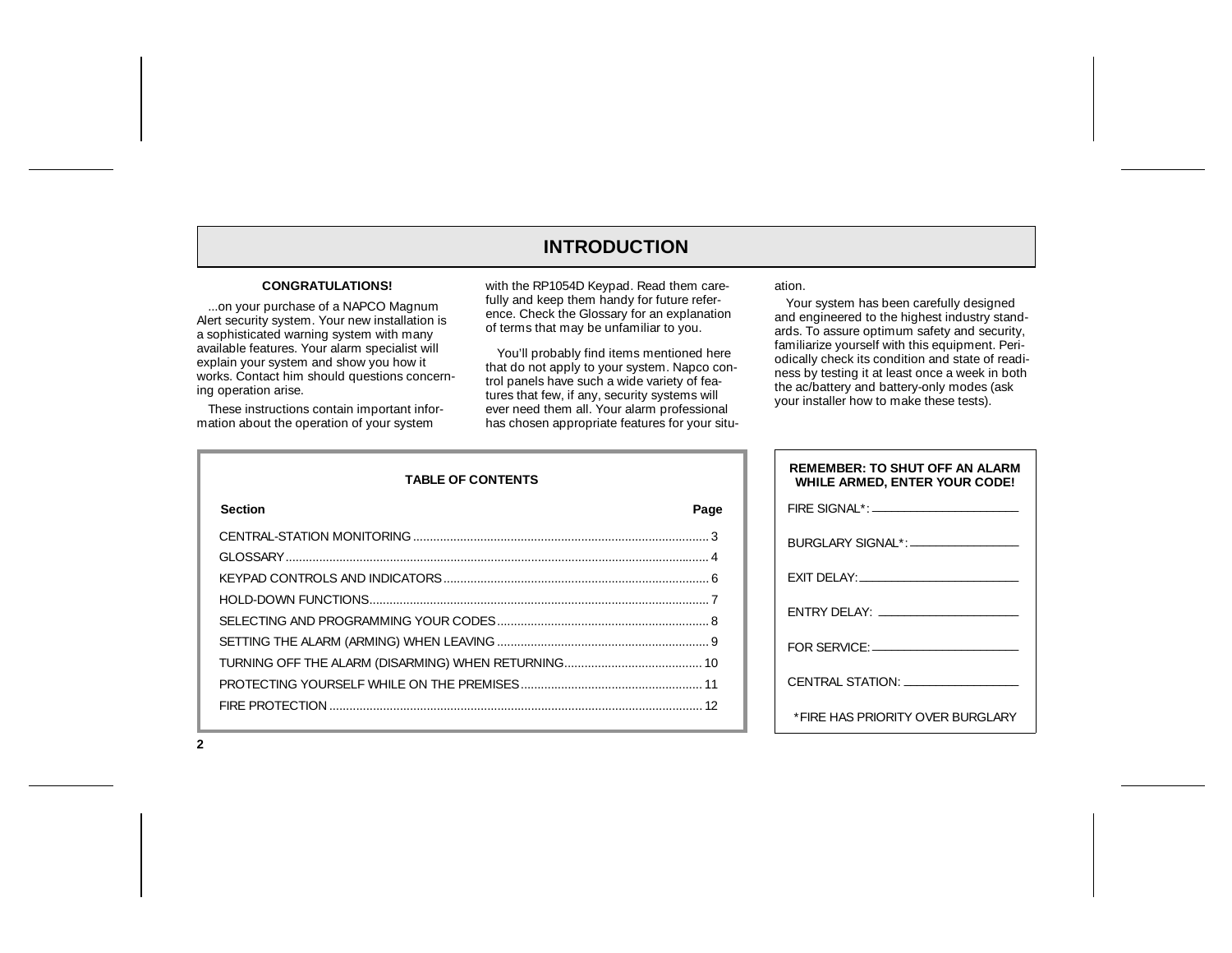## **CENTRAL-STATION MONITORING**

Your alarm specialist may have programmed your system to be monitored by a central station. The built-in digital communicator can transmit emergency signals and status reports to the central station 24 hours a day.

#### **COMMUNICATOR FEATURES**

**Abort Delay.** Note which of your zones have abort delay, a delay that allows you time to reset the system, thus aborting a report to the central station.

- Regular Burglary (Non-24-Hour) Zone reports are aborted by disarming within the delay period.
- 24-Hour Zones and zones programmed to report restores must be repaired first, then the panel armed and disarmed, all within the delay period.

**Opening and Closing Reporting.** Notifies the central station every time the system is disarmed and armed. Each user opening or closing can be identified by his code.

**Telephone-Line Test (Programmed Option).** To check your telephone connection with the central station hold down Key [6]. After the beep sounds, a pulse tone will be heard from the keypad sounder. If the phone line is good the sound will silence in a few seconds. If not, a continuous tone will sound. The keypad sounder can be silenced by pressing Key [9].

Your alarm specialist may have also programmed your system to automatically send a test signal to the central station every 24 hours.

**Central-Station Ringback (Programmed Option).** The central station will acknowledge arming of the system by ringing back with a short beep from the keypad sounder.

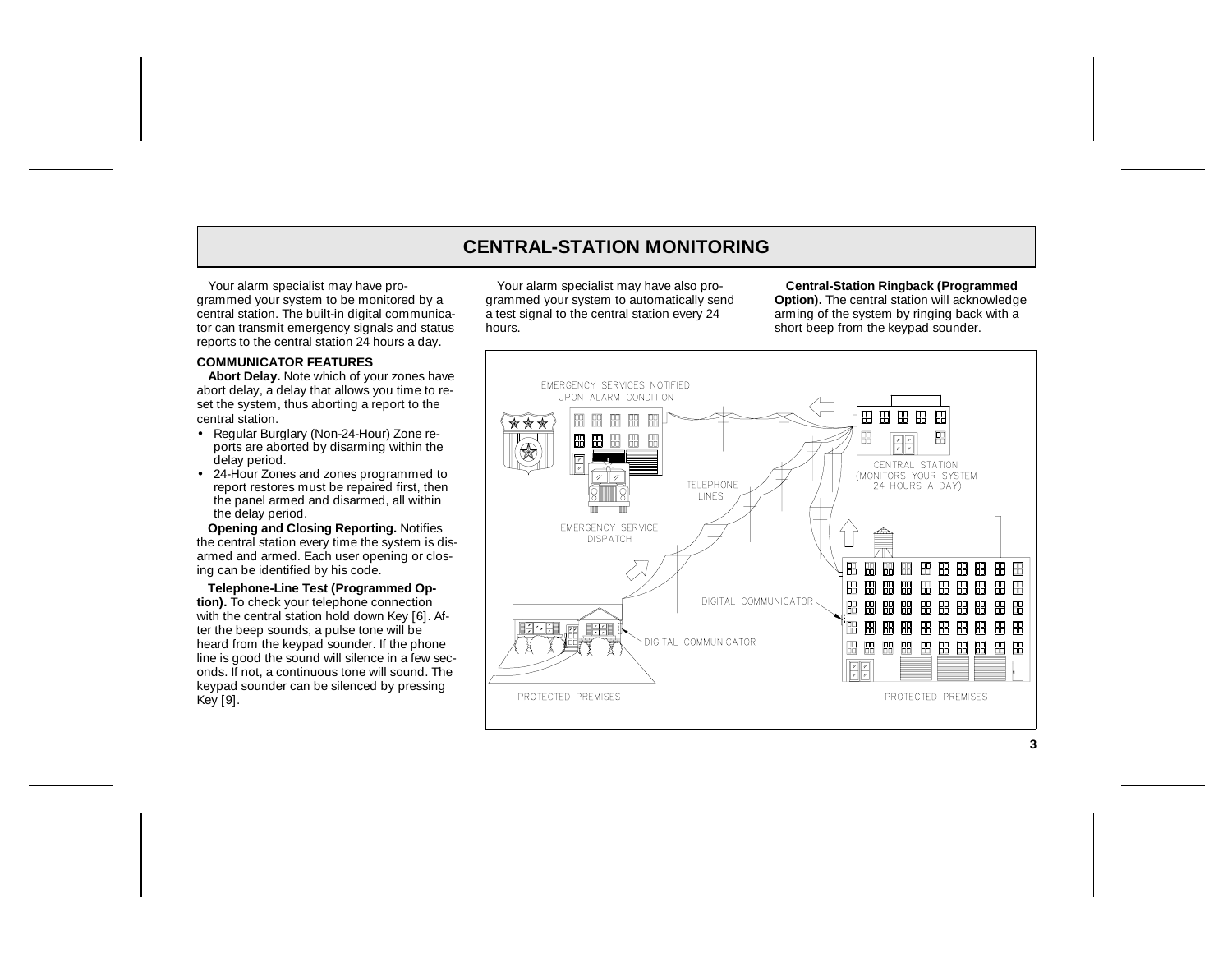## **GLOSSARY**

**Note:** Not all features are applicable to all systems.

**Abort Delay.** A delay period that allows the control panel to be reset, thereby aborting a report to a central station.

**Ambush Code.** A 2-digit code entered when forced to disarm. Sends a silent alarm to the central station.

**Arm.** To turn the system on by entering a User Code at the keypad.

**Arm/Disarm Code.** A personalized code for arming and disarming the system. It may contain up to four digits.

**Battery.** Backup power source in the controlpanel enclosure to provide protection for at least four hours in the event of a power failure.

**Bypass Button** (Key [S] on keypad). Allows you to manually remove one or more protective zones from the system.

**Central Station.** Monitors incoming reports and emergency messages from a digital communicator and notifies the proper authorities (optional).

**Chime.** A keypad beep while disarmed alert-

ing that the programmed zone (Entry Zone, in the MA854) has been opened. Chime Zones may have been programmed to display when activated (option in MA1008 and MA1010). Also see Never-Arm Zone.

**Closing.** A report sent to the central station when the premises is closed (system armed) (optional).

**Communicator.** Reports intrusions and emergencies directly to the central station over telephone lines.

**Control Panel.** The brain of the system, it controls all system functions.

**Disarm.** To turn the system off by entering a User Code at the keypad.

**Exit/Entry Delay.** A programmed time that lets you exit and enter your premises without setting off an alarm after the system is armed.

**Instant Protection.** Arming without entry de lay while on the premises using Key [4].

**Keypad.** Puts control-panel functions at your fingertips. It can be mounted anywhere in your premises.<br>**Opening.** A report sent to the central station

g that the programmed zone (Entry Zone, in when the premises is opened (system dis-<br>emaky has been programmed to display when<br>and (poitional), Keys [·] and [#]<br>tivaled (optional in MA1008 and MA1010). In the keypad, presse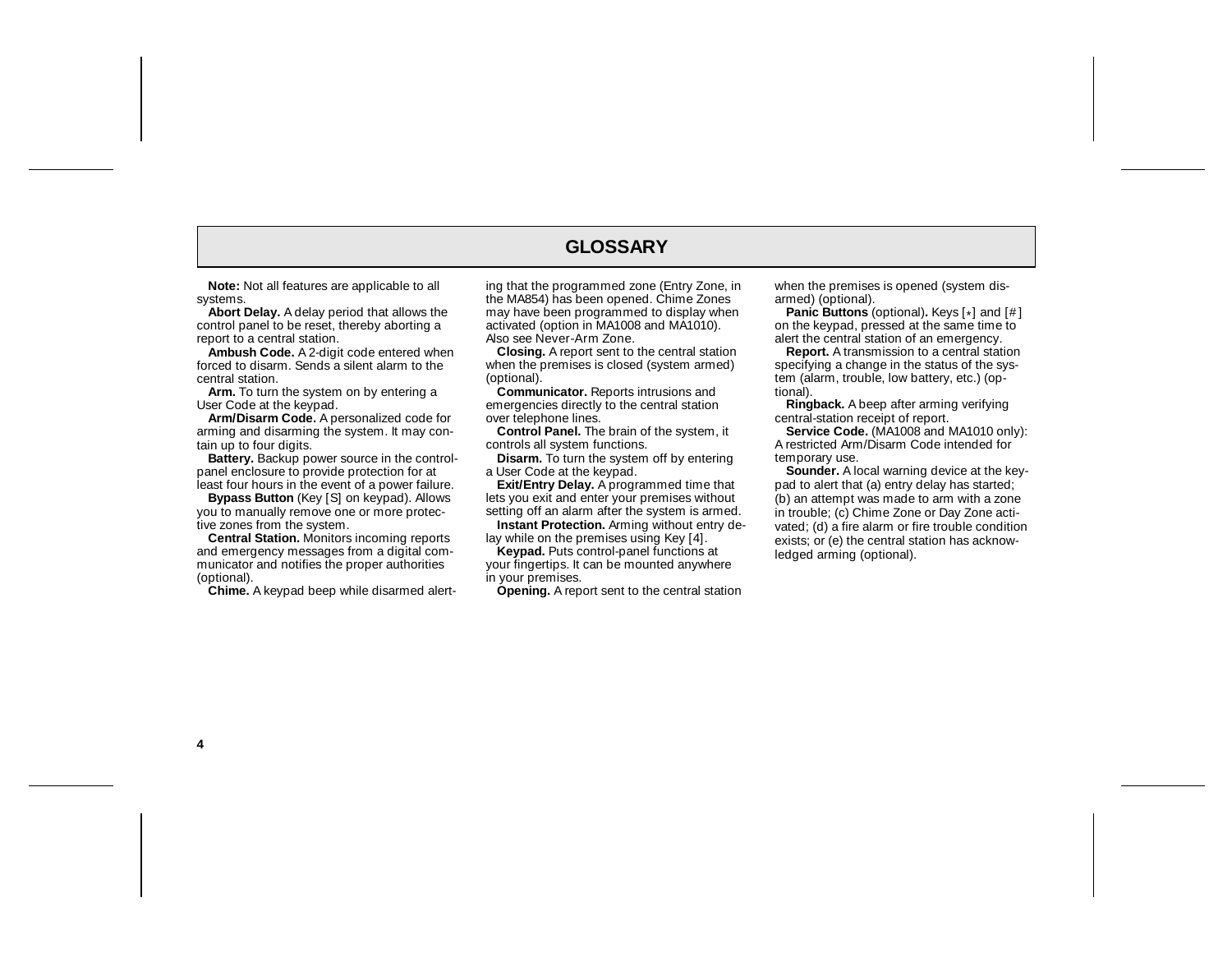## **GLOSSARY**

**Trouble.** An open door, window, or other problem on a zone that may prevent arming. **User Program Code.** A code (up to 6 digits)

required to enter the Program Mode in order to program or change Arm/Disarm Codes. **Watch Mode** (MA1008 and MA1010 only).

Turns all Day Zones on and off simultaneously by pressing Key [S] twice. (Optional.)

**Zones.** Independent circuits that protect specific areas of the premises:

- **Auto-Bypass Zone:** A zone that will automatically be bypassed from the system if in trouble (faulty) when the system is armed. (Not available in UL installations.)
- •**Burglary Zone:** Detects intrusion.
- • **Day Zone:** A zone programmed to cause visual and audible indication at the keypad when it is in trouble while disarmed. This feature is generally used to detect a problem, such as a break in a window foil, during the day. If a Day Zone is open, the green STATUS light will flash, the sounder will pulse, and the numerical display will indicate the zone. Hold down Key [9] to si-

lence the sounder and clear the display. Arm and disarm the panel to re-enable the Day Zone. (In the MA1008 or MA1010, this feature may have been programmed so that Key [9] will turn off only the sounder; the display will continue to indicate the open zone until the zone is corrected, at which time the display will be cleared and the Day Zone re-enabled.)

- **Exit/Entry Zone:** Provides exit and entry delays to permit arming and disarming without causing an alarm.
- **Exit/Entry Follower Zone:** For interior zones. Ignores detection during exit delay; ignores detection during entry delay only if re-entry takes place through the normal exit/entry door.
- **Fire Zone:** A zone that provides audible and visual indication at the keypad in the event of a fire alarm or trouble condition.The Fire Zone is active 24 hours a day.
- **Group-Bypass Zones:** Circuits within the premises, usually including space-protection devices, interior doors, etc. (but not ex-

terior doors or windows) that can all be by passed simultaneously by pressing Key [S] twice. (Not available in UL installations.)

- **Never-Arm Zone:** (MA1008 and MA1010 only): A zone that will remain disarmed, even when the rest of the system is armed. If Chime is programmed, the keypad will sound while armed or disarmed. This feature may be used as a driveway monitor, pool alert, etc.
- **Priority Zone:** A zone that prevents arming if in trouble.
- **Priority Zone with Bypass:** A Priority Zone that can be bypassed by pressing Reset Key [9] then entering your Arm/Disarm Code.
- **Selective-Bypass Zone:** A zone that can be individually bypassed by pressing Key [S] followed by the zone number.
- **24-Hour Zone:** A zone that is armed and ready at all times to respond to an emergency situation.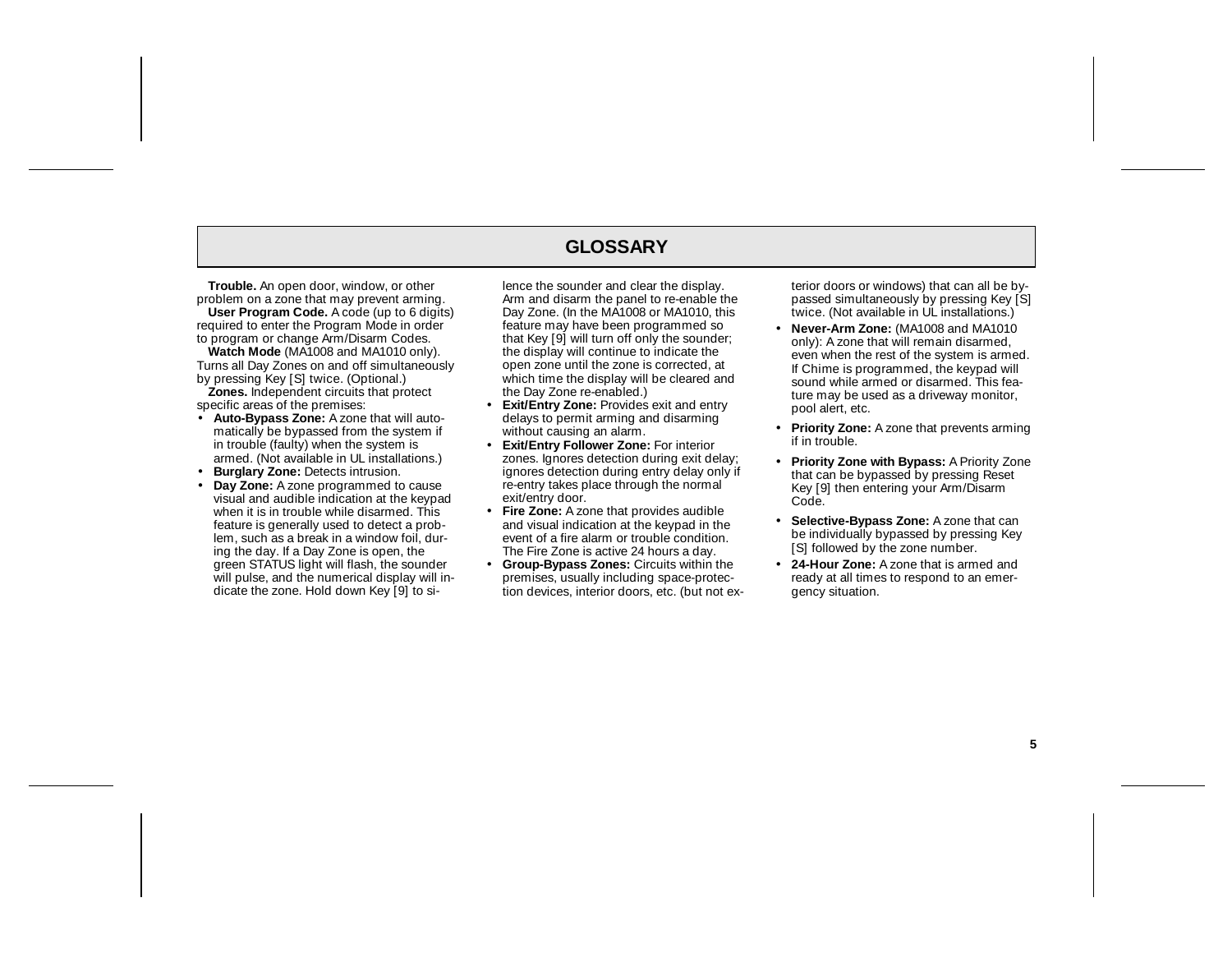## **KEYPAD CONTROLS AND INDICATORS**

#### **Digital Display**

Flashes Number – indicates which non-24-Hour Zones are in an alarm condition, and which Day Zones are in a trouble condition.

Flashes "P" – indicates a priority condition (armed with a Priority Zone in trouble or armed without resetting a Day Zone).

Displays one or more horizontal segments — STOP! Call for service.

#### **ARMED/ALARM Light**

On – system is armed.

Flashing – alarm on a non-24-Hour Zone.

Flashing (rapidly) – instant protection; entry delay cancelled.

#### **STATUS (Green) Light**

On – system disarmed, all non-24-Hour Zones okay.

Flashing once every second – trouble on any non-24-Hour Zone.

Flashing (rapidly) – trouble on Day Zone.

#### **BYPASS Light**

On (with red or green light on or flashing) – one or more zones manually bypassed.

On (with no other lights but with or without a digit displayed) – STOP! Call for service.

#### **First Three Lights**

Flashing (slowly, with digit displayed (except with MA854 and early MA1008 & MA1010 panels)) – System trouble: see **SETTING THE**

STATUS LIGHT MAGNUM ALERT BYPASS LIGHT ARMED/ALARM-Я FIRE/TROUBLE D-**LIGHT LIGHT** DIGITAL DISPLAY-NUMERICAL KEYS DISPLAY STATUS  $(1-9)$  $\sqrt{1}$  $\overline{4}$  $8$  $5<sup>5</sup>$ **BYPASS BUTTON**  $\frac{\text{BYPASS}}{S}$  $\Box$ COMPUTERIZED SECURITY SYSTEM  $\frac{M}{2}$ PANIC **BUTTONS** 

#### **ALARM WHEN LEAVING**.

Flashing (rapidly, with pulsing sounder) – User Program Mode; press [S] twice to exit.

#### **FIRE/TROUBLE Light**

On – Fire Zone in alarm condition.

Flashing – Fire Zone in trouble condition.

#### **Keypad Sounder**

Steady Tone (with "P" displayed) – a priority condition exists.

Steady Tone (when entering) – entry delay in progress.

Beep (of programmed duration) – Chime Zone tripped.

Beep (2 seconds) – system armed with a

zone in trouble.

Pulsing – Day Zone trouble; Fire Zone in trouble or in alarm.

(To stop sounder "Trouble" warnings, hold down Key [9] for 2 seconds.)

### **BYPASS BUTTON (Key [S])**

To manually bypass a zone, press this button, then the digit representing the zone number. Refer to **SETTING THE ALARM WHENLEAVING: Arming With A Zone In Trouble**.

#### **PANIC BUTTONS (KEYS [\*] & [# ], Optional)**

Pressing these keys simultaneously will activate a Panic Alarm. See PROTECTING YOUR-SELF WHILE ON THE PREMISES.

**6**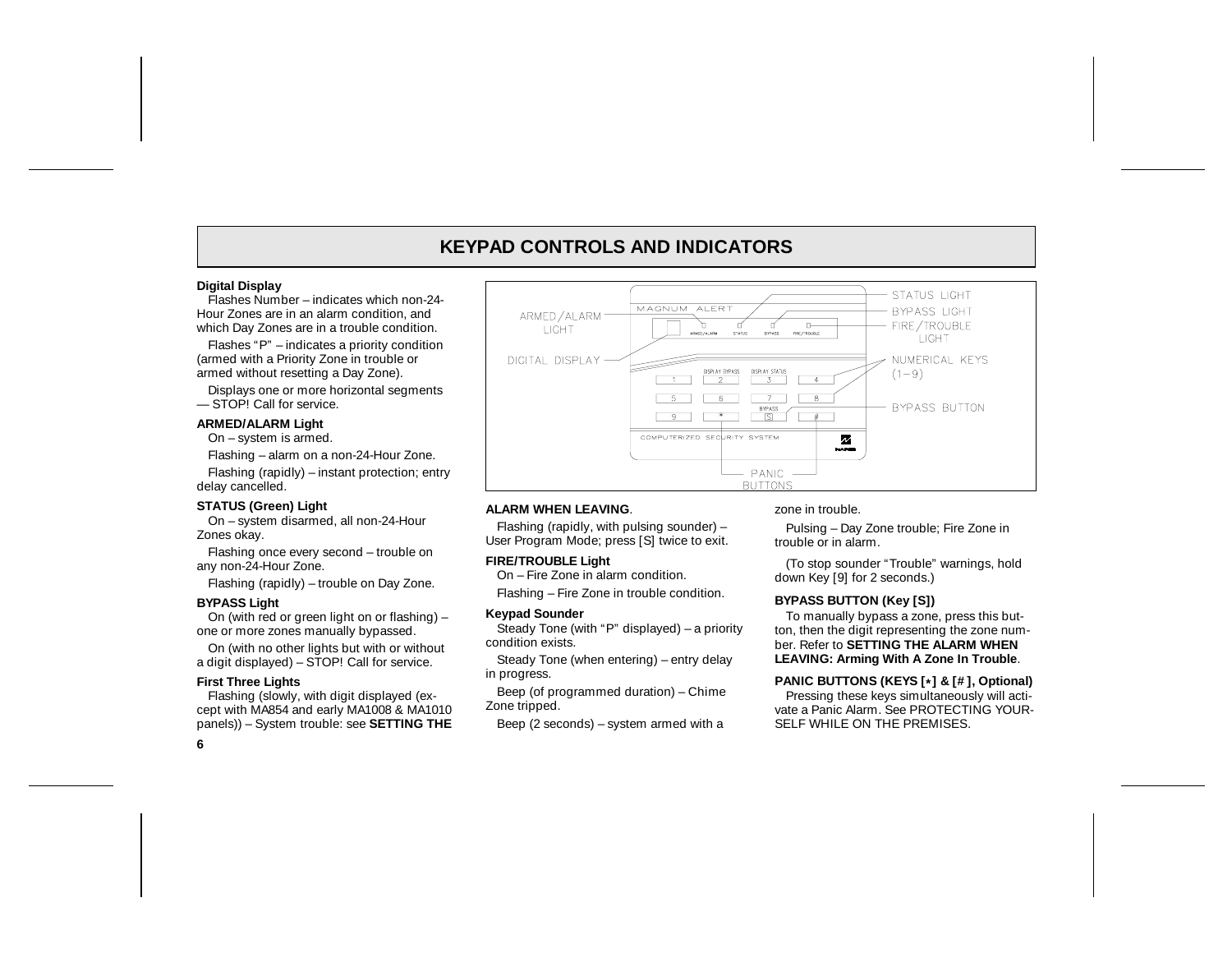## **HOLD-DOWN FUNCTIONS**

To perform designated "Hold-Down" Functions, selected key must be held down for about 2 seconds, until sounder beeps. **Note:** Those functions identified by an asterisk (**\***) have secondary utility functions for installer's use only. Do not attempt to access these functions within 10 seconds after disarming.

#### **Key [1]: TEST**

Momentarily sounds the burglar alarm. If no alarm is heard, or if it is weak, the battery may need replacing. Make this test weekly. (To perform this function, hold down Key [1] until alarm sounds.)

#### **Key [2]: DISPLAY BYPASS**

Numerically displays all zones that have been bypassed using Key [S]. To perform this function, hold down Key [2] until the sounder beeps, and continue to hold it down until all zones have been displayed.

#### **Key [3]: DISPLAY STATUS**

Numerically displays all zones that are in "trouble". To perform this function, hold down Key [3] until the sounder beeps, and continue to hold it down until all zones have been displayed.

#### **Key [4]: INSTANT PROTECTION\***

Cancels entry delay period when arming. The delay is restored after you disarm the system. To perform this function, hold down Key

#### [4] until the sounder beeps.

**Key [5]: CHIME\*** (Chime Zone(s): \_\_\_\_\_\_\_\_\_)

This will enable a feature that sounds a"chime" (beep) at the keypad each time a programmed zone (Entry Zone, in the MA854) is opened. The Chime Mode functions when the alarm system is disarmed (off), but it will always operate on a Never-Arm Zone (see **GLOSSARY**). To disable the chime feature, hold down Key [5] again (until sounder beeps).

#### **Key [6]: TELCO TEST\***

 $(Optional: Enabeled?  $\square$  **YES**  $\square$  **NO**)$ 

Pressing the key tests your phone lines (the sounder will start to pulse). If the line is good, the pulsing will stop: if not, a steady tone will sound. (To perform this function, hold down Key [6] until sounder beeps.) Reset the sounder using Key [9]. Call for service, if necessary.

#### **Key [7]: FAULT FIND**

For installer's use only; holding down Reset Key [9] or arming the panel will cancel the Fault-Find Mode.

#### **Key [8]: PROGRAM**

(Alarm functions are disabled while in the Program Mode.) Allows you to enter the Program Mode, where you can program up to 5 personal User Codes (up to 4 in the MA854),

including a Service Code (MA1008 and MA1010 only, optional). Refer to **SELECTING AND PROGRAMMING YOUR CODES** for more information. (To perform this function, hold down Key [8] until sounder beeps.)

#### **Key [9]: RESET**

Resets any sounder indication, systemtrouble indication, Day-Zone indication (in MA1008 and MA1010, may be programmed to reset Day-Zone condition), and Fault-Find Mode. After an alarm occurs and the system is disarmed, the numerical display will still indicate which non-24-Hour Zone(s) caused the alarm. Key [9] will clear the display. (To perform this function, hold down Key [9] until sounder beeps.)

#### **Key [S]: ALARM HISTORY**

This will flash the red ARMED/ALARM light to indicate the last alarm condition. The numerical display will indicate the zones violated. History is not lost when the system is rearmed; the previous alarm history will remain in alarm memory until automatically reset by a new alarm condition. To perform this function, hold down Key [S] until the sounder beeps, then continue to hold it down until all information has been displayed.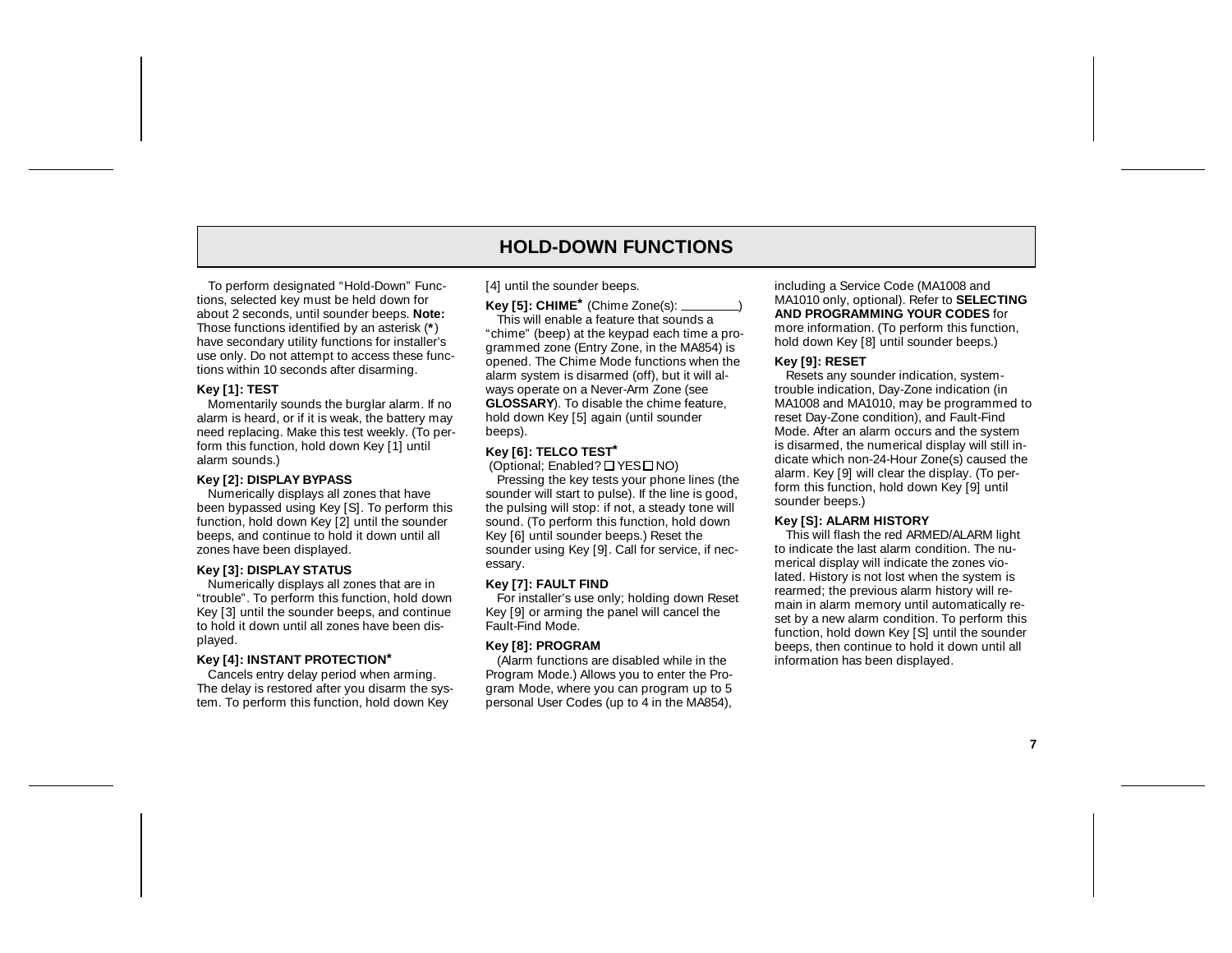## **SELECTING AND PROGRAMMING YOUR CODES**

**Note:** While programming, fire/burglar alarm functions are disabled.

#### **User (Arm/Disarm) Codes**

You can choose up to 5 different four-digit codes (4 in the MA854) that will allow you to arm and disarm your system. Any of these codes can easily be changed or removed should it become necessary in the future to deny a user access to the premises. Your security system cannot be disarmed by unauthorized persons. It will respond only when a code of your choosing is entered through the keypad.

#### **Service Code (MA1008 and MA1010 only)**

Your alarm specialist may have programmed User 5's code as a Service Code, a temporary code intended for occasional use only, thus allowing guests, babysitters, service employees, etc. limited access to the control panel. When no longer needed, the code is disabled.

The Service Code is controlled by User 1. Whenever User 1's Code is entered, the Service Code is disabled, and it remains disabled until the panel is once again armed using the Service Code. (The Service Code can always be used to arm and, in fact, can be pro grammed as an arm-only code by your in staller.)

#### **Selecting Your Codes**

After your alarm specialist installs your sys tem, he will give you a "User Program Code" and show you how to program your User Codes. For optimum security, do not select obvious combinations, such as consecutive numbers (1,2,3,4), repetitive numbers (2,2,2,2), your street or telephone number, birth date, etc., for any user code. A code of at least three digits is required in UL installations. is disabled, and it remains disabled<br>
and E once again amed using the<br>
ode. (The Service Code can always<br>
ode. (The Service Code can always<br>
and, in fact, can be pro-<br>
and, in fact, can be pro-<br>
and, in fact, can be pro-<br>

1. Hold down Key [8] until the sounder beeps. This puts the system into the User Pro gram Mode.

2. Enter your Program Code into the key pad; the first three lights will flash and sounder will pulse. Program your User Codes as follows:

- 
- 
-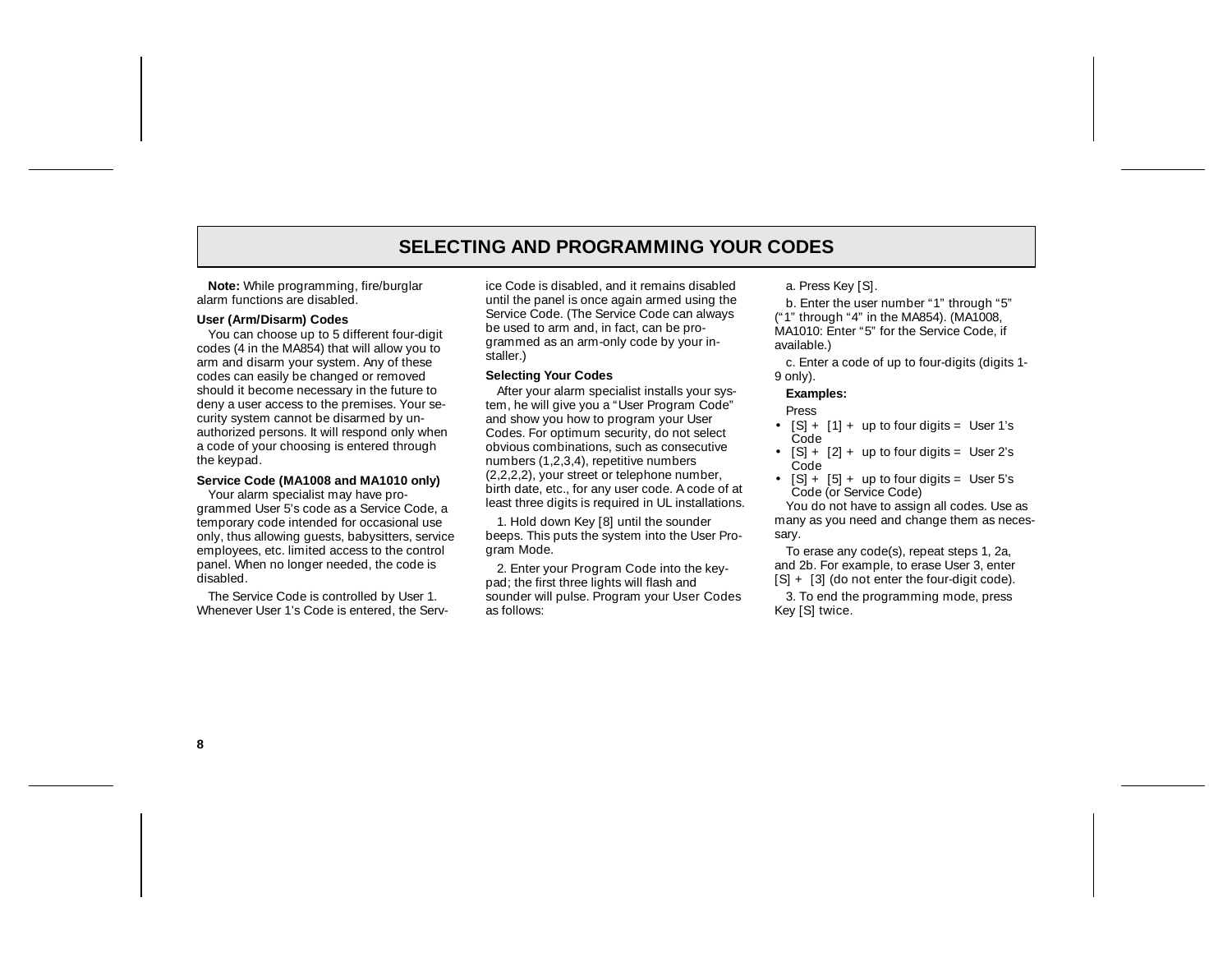## **SETTING THE ALARM (ARMING) WHEN LEAVING**

#### **Arming Before You Leave**

Check the green STATUS light on the keypad. If it is on, enter your code. The red ARMED/ALARM light will come on and the green light will go off. If your system was programmed for an automatic audible test on arming, the alarm will sound briefly shortly after arming. **Note:** It is possible to arm your system with a bad or disconnected battery.

Leave immediately through the exit/entry door before your exit delay time runs out. If you wait too long, the keypad sounder will warn that your exit delay time has elapsed and entry delay has started. To avoid causing an alarm, quickly return to the keypad and enter your code to reset the control panel. You may then arm the system again.

#### **Arming With A Zone In Trouble**

A flashing green STATUS light indicates that at least one zone is "in trouble", that is, the zone is not secured. If a Day Zone is in trouble, the zone will also display numerically and the sounder will be pulsing. Any zone in trouble may be displayed by holding down Key [3] until the sounder beeps. Try to fix the zone by closing windows or doors that may be open. If a Day Zone is in trouble, reset the Day-Zone indication by arming and disarming or, if so programmed, by holding down Key [9] until the sounder beeps. (Reset the Day

Zone by correcting the condition, then arming and disarming.) If no zones are in trouble, the green light will come on, indicating that the system is ready to be armed.

If a zone cannot be fixed immediately, you may still be able to arm without the protection of that zone. Check your Alarm Plan (see control-panel instructions). If Auto-Bypass was programmed for the zone in trouble (not for UL installations), simply arm your system. A short beep will sound at the keypad, indicating that a zone has been auto-bypassed, that is, it has been removed from the system and cannot cause an alarm.

If the zone is programmed for Selective Bypass, pressing Key [S] and then the number of the zone will manually bypass that zone. (**Caution:** Temporary users should never be shown how to bypass a zone.) Group-Bypass Zones are a group of zones that can all be

manually bypassed simultaneously by simply pressing Key [S] **twice** See **PROTECTING YOURSELF WHILE ON THE PREMISES: Bypassing Interior Zones**.

You will not be able to arm your system if (a) a Priority Zone is in trouble; (b) a Day-Zone numerical display is still flashing; or (c) the first three keypad lights are flashing due to a system trouble. If you attempt to arm, the sounder will come on and a "P" will be displayed. Enter your code again, and reset the keypad indication by holding down Key [9] (remember to test your system!). The "P" must be cleared by fixing or bypassing the zone in trouble. Priority Zones must be corrected before the system can be armed. Zones selected for Priority with Bypass may be bypassed by holding down Reset Key [9] before arming. Be sure to have all zones in trouble fixedquickly.

#### **SYSTEM TROUBLES**

 Check your keypad before you attempt to arm. A number flashing together with the ARMED/ALARM, STATUS, and BYPASS lights will alert you of a problem in the system, as indicated below. If you must arm in this condition, hold down Key [9] until the function beep sounds to temporarily reset the keypad, then test the system by holding down Key [1]. If the alarm sounds, arm the system, however be sure to have the problem corrected as soon as possible. If the alarm does not sound or is weak call your alarm specialist. TEST YOUR SYSTEM WEEKLY!

- "1" (Power Failure). Check for an area power outage. Also check that the panel's power transformer is plugged in.
- • "2" (Low Battery). Hold down Key [9] to clear the display, then hold down Key [1] to intiate a Bell/Battery Test. If the low-battery display returns, the battery may need replacement. Call for service. Note: If arming with a low-battery indication (not in all models), backup power may not be

present in the event of a power failure.

- "3" (Failure to Communicate). (Displayed with steady sounder.) Hold down Key [9] to reset the keypad, then hold down Key [6] to test the phone lines. If the indication returns, call for service. (A successful communication will clear the system trouble display.
- ANY OTHER NUMBER Call your alarm professional.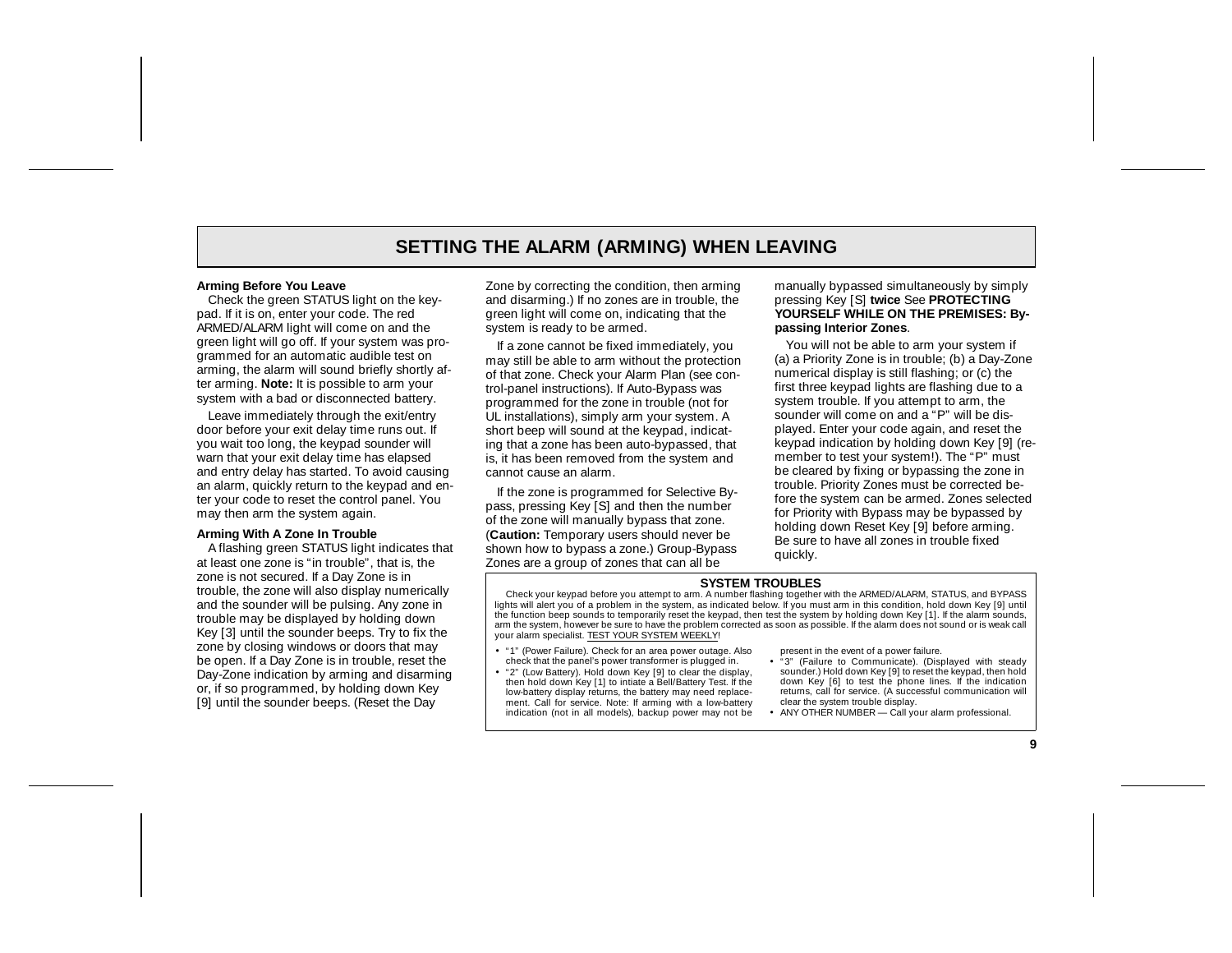## **TURNING OFF THE ALARM (DISARMING) WHEN RETURNING**

#### **Disarming When You Return**

When you enter through the exit/entry door, the sounder will come on for the entire entry period. (If, upon entering, the red ARMED/ALARM light is flashing, leave the premises and call authorities from a neighbor's telephone.) Disarm the panel quickly using your Arm/Disarm Code. **Note:** If you enter the wrong code, you must wait at least 2 seconds before trying again.

If there has been an alarm on a non-24-Hour

Zone, the ARMED/ALARM light will be flashing and the zone number will be displayed, even after you disarm. To reset the display, hold down Key [9].

When the system is disarmed, the red ARMED/ALARM light will go off and the green light will come on (or flash if a zone is in trouble).

If an alarm occurred on a 24-Hour Zone, there will be no indication at the keypad, however an alarm condition will be recorded by

Alarm History (see Key [S]: Bypass/Alarm History).

#### **Ambush Code**

 If an intruder forces you to disarm your system, enter your programmed one- or two-digit Ambush Code before your Arm/Disarm Code. This activates the Ambush feature, which will send a silent alarm to a central station. (Ambush is an optional feature.)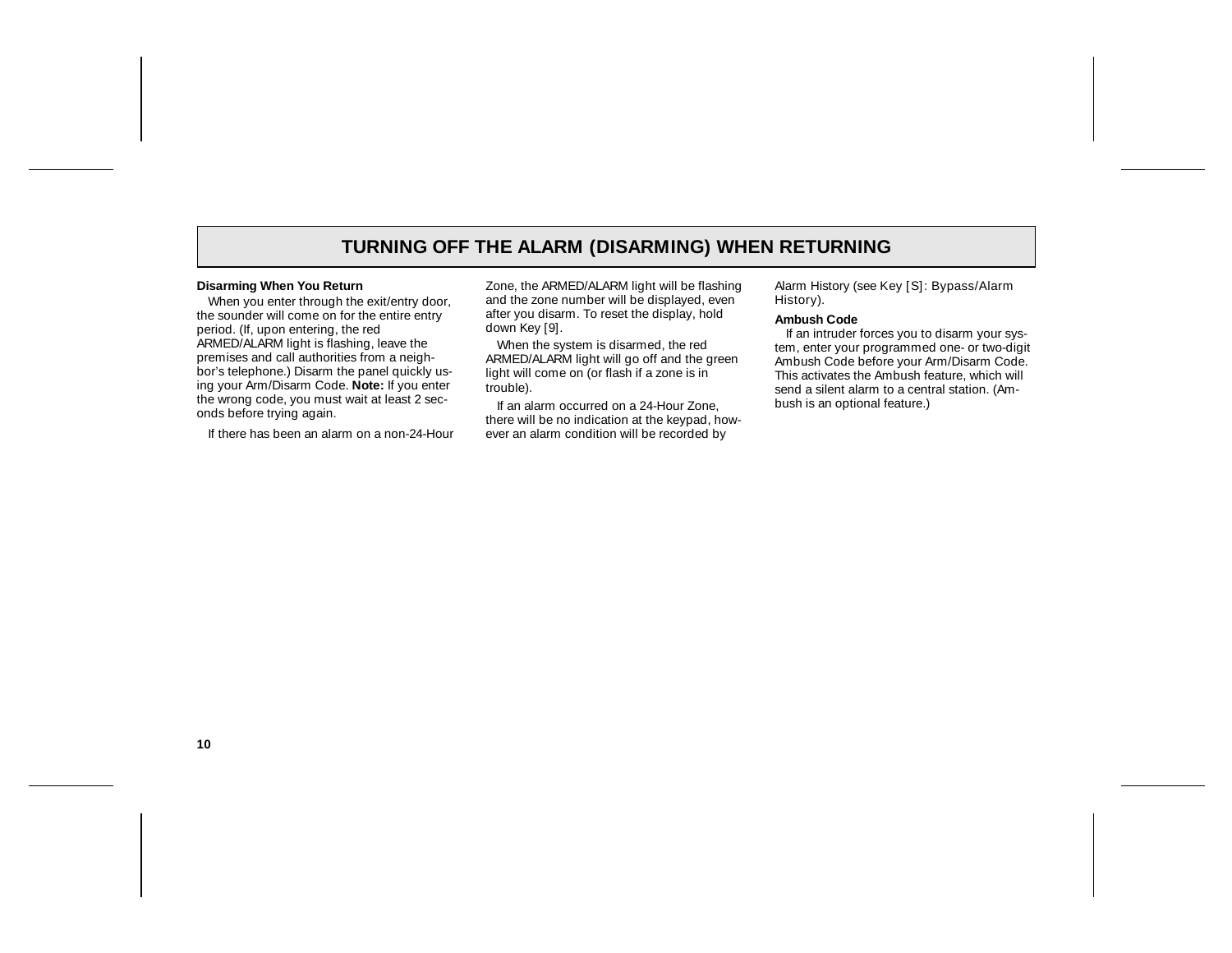## **PROTECTING YOURSELF WHILE ON THE PREMISES**

#### **Arming With Zones Bypassed**

Your alarm specialist may have programmed one or more zones for Selective Bypass, that is, they may be removable from the system. Since a bypassed zone cannot cause an alarm, you may wish to use this feature to turn off the interior areas while armed and keep your perimeter zones (windows, doors, etc.) active.

Press the bypass button (Key [S]), then the number of the zone you wish to bypass. Check the green STATUS light to be sure that no zone is in trouble, then enter your arming code to arm.

To verify which zones have been bypassed, hold down Key [2] until all zones have been displayed.

#### **Bypassing Interior Zones**

Your installer may have also selected all interior zones to be Group Bypass Zones (not for UL installations). Bypass these zones all at the same time by simply pressing Key [S] twice. The yellow BYPASS light will come on whenever you bypass one or more zones. Enter your code to arm remaining zones; the green light will go off and the red ARMED/ALARM light will come on. The yellow light will go off the next time you disarm, indicating that the bypassed zones are no longer bypassed. (The BYPASS light does not come on when zones are auto-bypassed (unless programmed otherwise by your alarm specialist.) To review which zones have been bypassed, hold down Key [2] until all bypassed zones have been displayed.

#### **Arming With Instant Protection**

Holding down Key [4] (until beep sounds) will cancel the entry delay on the exit/entry zones when arming. The red ARMED/ALARM light will flash rapidly to indicate this condition. If someone enters through an Exit/Entry Zone, an alarm will sound immediately.

#### **Panic Alarm**

(Keypad Panic Disabled?  $\Box$  YES  $\Box$  NO)



To activate a Panic Alarm, press Keys [\*] and [#] at the same time. This feature may have been programmed to send a silent alarm to a central station, activate an audible alarm, or both.